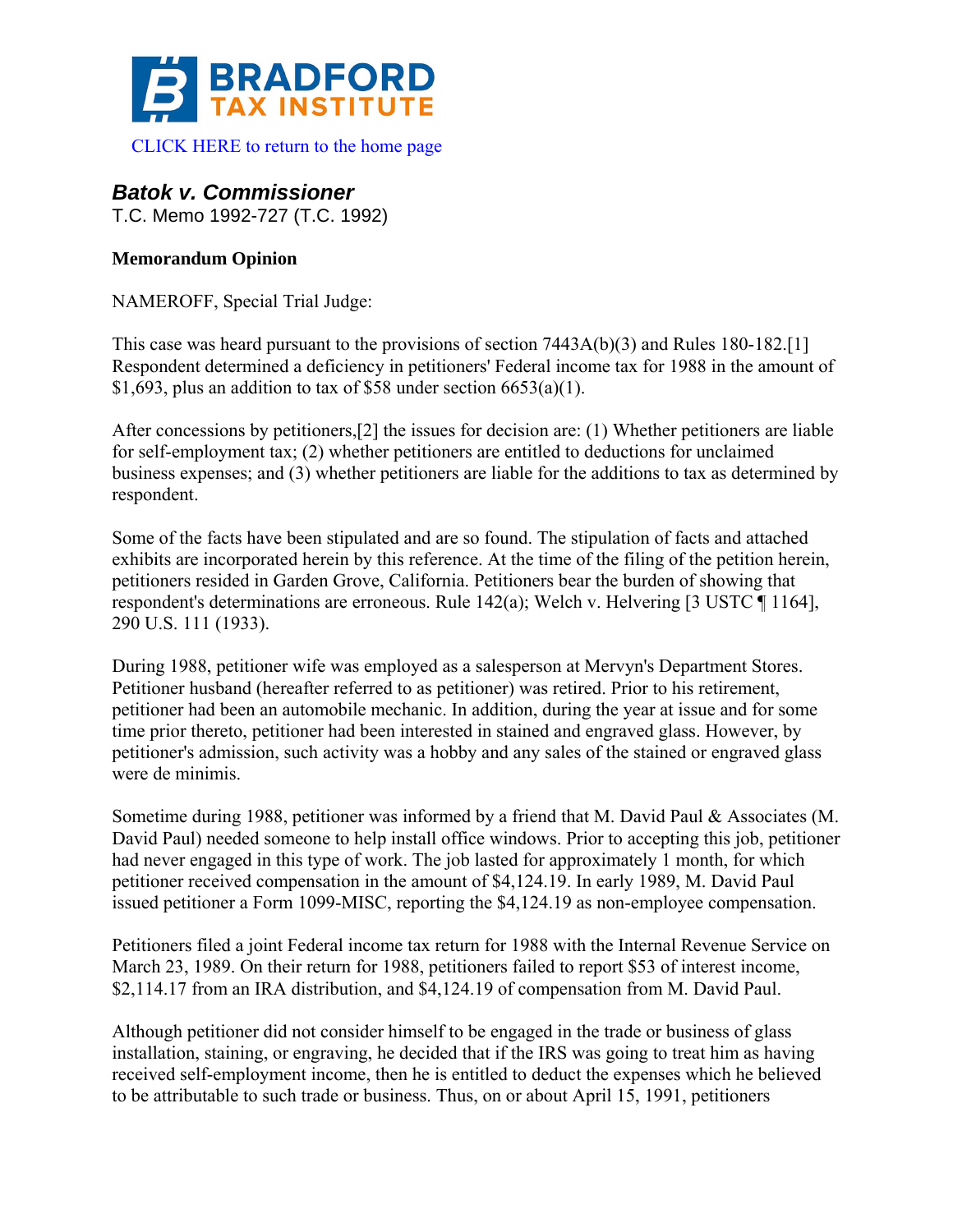submitted a Form 1040X, Amended U.S. Individual Income Tax Return, containing a Schedule C which reflected income of \$4,176 and a loss of \$3,022. The Schedule C contained the following claimed deductions:

| Advertising                 | \$<br>320 |
|-----------------------------|-----------|
| Car/truck expenses          | 3,000     |
| Depreciation                | 1,693     |
| Dues/publications           | 85        |
| Insurance                   | 434       |
| Mortgage interest           | 189       |
| Laundry/cleaning            | 120       |
| Legal/professional services | 300       |
| Repairs                     | 75        |
| Supplies                    | 180       |
| Taxes (license)             | 48        |
| Utilities/telephone         | 450       |
| Meals/entertainment         | 304       |
|                             | \$7,198   |

The \$4,176 consisted of gross receipts of \$4,124 less "returns and allowances" of \$124 plus "other income" of \$176. Petitioner stated the \$124 was his cost of some tools, but he cannot recall the origin of the \$176. In any event, it is not relevant herein, as respondent has not determined that amount to be income.

Respondent did not accept petitioners' amended return, and on July 31, 1992, issued a notice of deficiency determining that petitioner had failed to report interest, an IRA distribution, and nonemployee compensation. Respondent determined therein that petitioners were liable for selfemployment tax on the nonemployee compensation received.

### **Self-employment tax**

We first decide whether the payment received from M. David Paul constitutes self-employment income within the meaning of section 1401 and is subject to self-employment tax.[3] Section 1402(a) defines "net earnings from self-employment" subject to tax to mean "the gross income derived by an individual from any trade or business carried on by such individual, less the deductions \*\*\* which are attributable to such trade or business". Section 1402(c) provides that the term "trade or business", as used for purposes of the self-employment provisions, generally has the same meaning as when used with respect to section 162.

Generally, to be engaged in a trade or business, the taxpayer must be involved in the activity with continuity, regularity, and the taxpayer's purpose must be for income or profit. A sporadic activity, hobby, or amusement does not qualify. Commissioner v. Groetzinger [87-1 USTC ¶ 9191], 480 U.S. 23, 35 (1987). The Supreme Court has further stated that whether a taxpayer is engaged in a trade or business is a question of fact. Higgins v. Commissioner [41-1 USTC ¶ 9233], 312 U.S. 212, 217 (1941).

We believe that petitioner's installation of windows for M. David Paul does not rise to the level of a trade or business. Petitioner's activity, although engaged in for profit, was neither continuous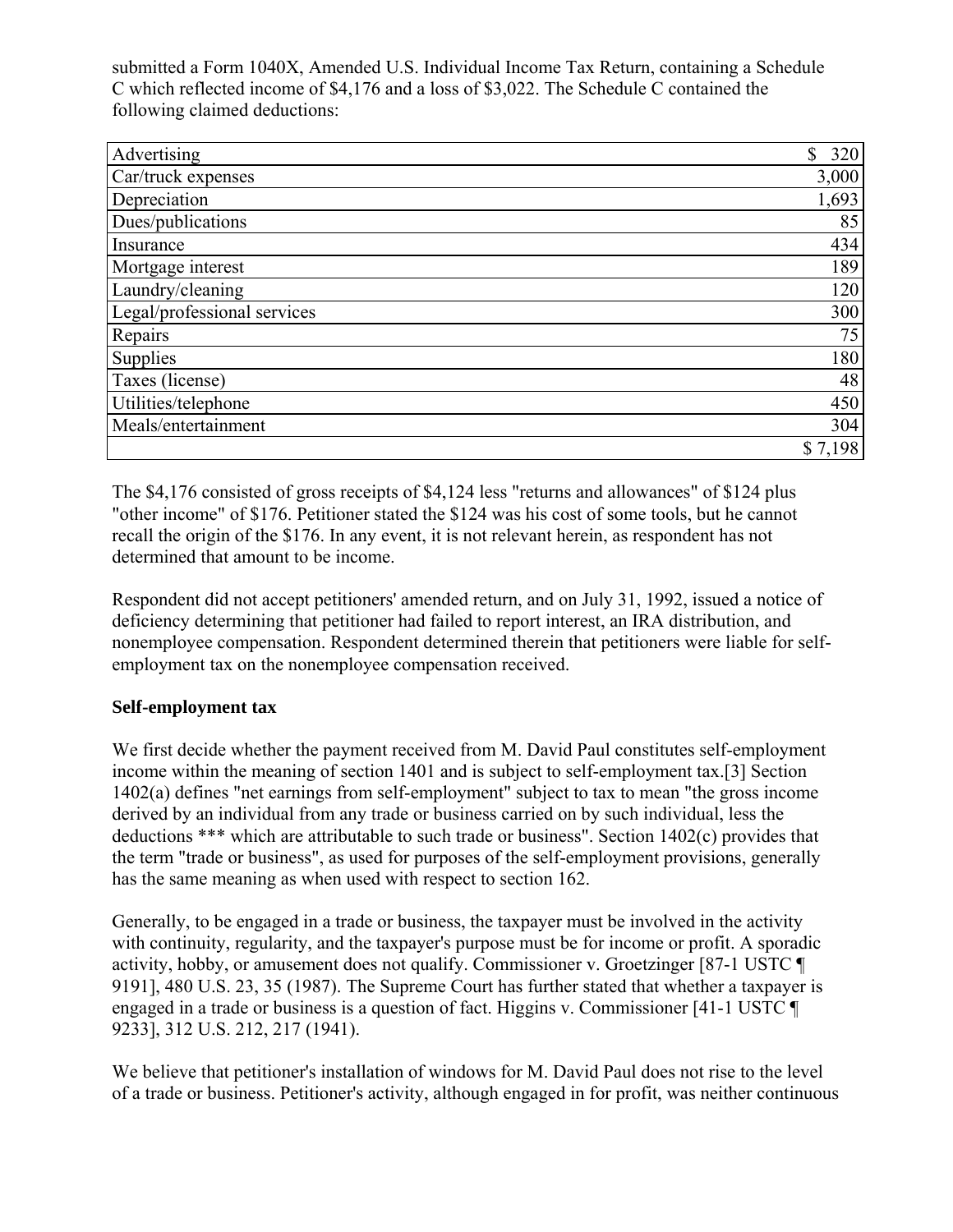nor regular. Petitioner had never installed windows prior thereto nor at any time thereafter. Rather, petitioner's activity was a "one-time job". Sloan v. Commissioner [Dec. 44,879(M)], T.C. Memo. 1988-294. Accordingly, petitioners are not liable for self-employment tax on the compensation received from M. David Paul.

#### **Substantiation**

Although petitioner's activity of installing windows fails to rise to the level of a trade or business, deductions are still allowed for the ordinary and necessary expenses incurred for the production of income. Sec. 212(1); Bacot v. Commissioner [Dec. 45,503(M)], T.C. Memo. 1989-77. However, deductions claimed pursuant to section 212 are only allowable to taxpayers who itemize. Sec. 211.[4] Petitioners did not itemize deductions on their 1988 tax return. Moreover, for 1988, petitioners are allowed a standard deduction of \$5,000 in lieu of itemized deductions. Sec.  $63(c)(2)$ . Thus, petitioners' itemized deductions, including any section 212 deductions, would need to exceed \$5,000 to have any tax impact.

Deductions are strictly a matter of legislative grace, and petitioners bear the burden of proving they are entitled to the deductions claimed. Rule 142(a); New Colonial Ice Co. v. Helvering [4 USTC ¶ 1292], 292 U.S. 435, 440 (1934). If a claimed deduction is not adequately substantiated, we may be permitted to estimate expenses when we are convinced from the record that the taxpayer has incurred such expenses, and we have a basis upon which to make an estimate. Cohan v. Commissioner [2 USTC ¶ 489], 39 F.2d 540 (2d Cir. 1930); Vanicek v. Commissioner [Dec. 42,468], 85 T.C. 731, 743 (1985).

Petitioner has failed to substantiate many of the expenses claimed, as he has kept no records and has presented no substantiating evidence, such as receipts or cancelled checks. The expenses claimed for car/truck expenses, depreciation, and insurance (totaling \$5,127) pertain to nondeductible commuting expense. Petitioner also testified that some of the expenses claimed did not pertain to the activity for which he was claiming them. The only expense which petitioner has adequately substantiated is \$124 for tools. Therefore, petitioners have not substantiated any deductible expenses in excess of their allowed standard deduction.

Accordingly, we sustain respondent on this issue.

### **Additions to tax**

Respondent also determined an addition to tax for negligence under section 6653(a)(1). Negligence under section  $6653(a)(1)$  is the lack of due care or the failure to do what a reasonable and ordinarily prudent person would do under the circumstances. Neely v. Commissioner [Dec. 42,540], 85 T.C. 934, 947 (1985). Petitioners also have the burden of proof on this issue. Bixby v. Commissioner [Dec. 31,493], 58 T.C. 757, 791 (1972). Based on this record, we believe that petitioners acted negligently. Petitioners' failure to report the interest, IRA distribution, and nonemployee compensation which they received constituted negligence. Accordingly, we sustain respondent on this issue.

To reflect the foregoing,

Decision will be entered under Rule 155.